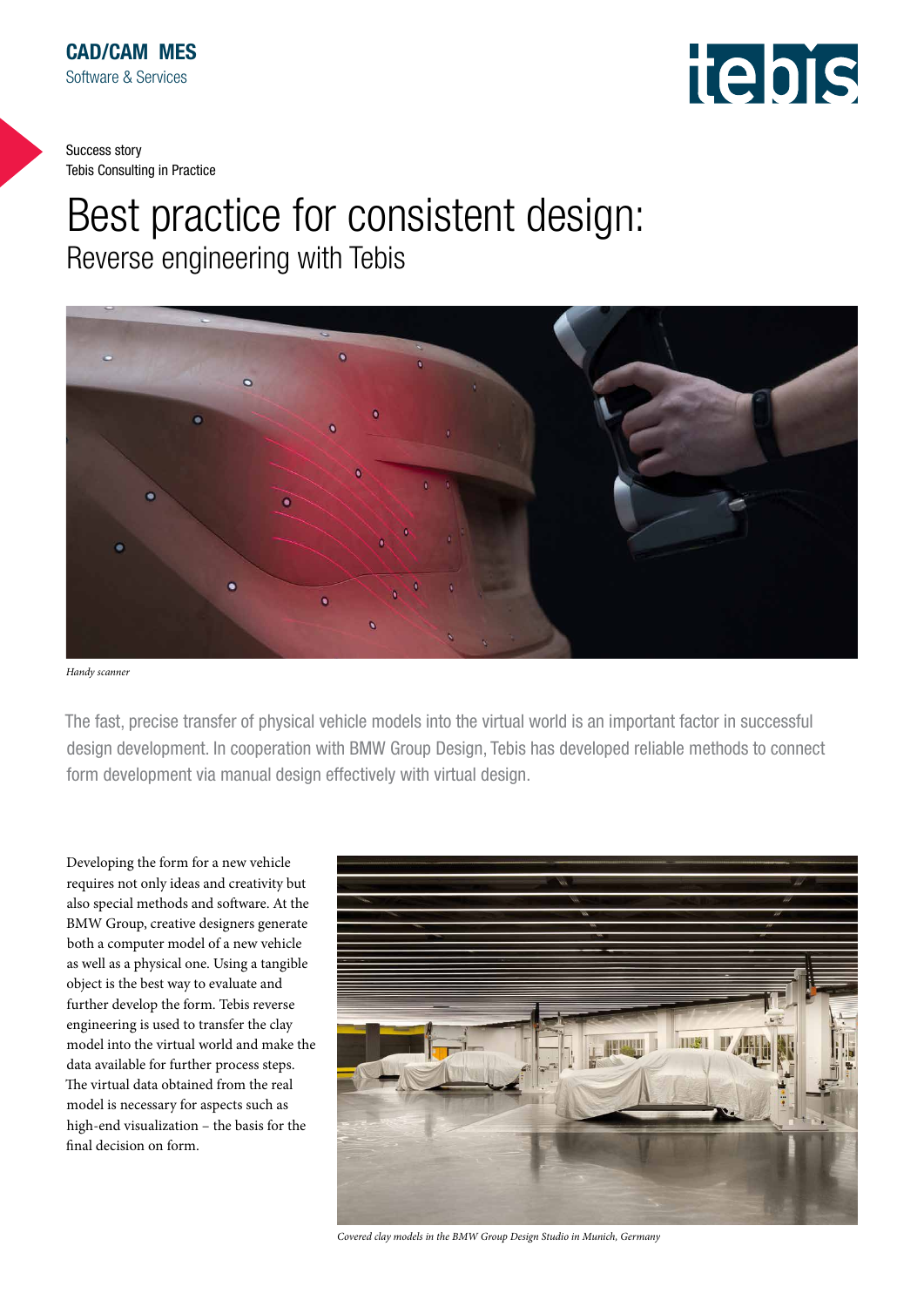#### On the road to a new form

Today, designers typically use modeling to first create the desired form of a planned new vehicle in 3D space. 2D sketches and 3D surface data are generated on screen. This data serves as the basis for physical models that are usually made of clay (industrial plasticine). The clay models are used to develop the final form and establish the design. After evaluating the design, designers and modelers change the proportions and forms.



*Working on the clay model for the BMW X2* 

#### Tebis: Roles in the design process

A processed, finalized clay model is always digitized. The result is digitized data. At this point, Tebis becomes the tool of choice: The imported digitized data in STL format can be used on Tebis workstations to quickly generate the surface data for further process steps. Tebis provides highquality CAD surface data at two quality levels: Engineering surfaces and design surfaces. The excellent design surfaces have pre-class A quality and are used, for example, for the 3D visualization required for photo-realistic images and videos of the virtual 3D model. These high-quality surfaces can be further processed directly in CAS systems and acquire their final class A quality there.

Engineering surfaces are generated as a preliminary stage of the design surfaces in roughly half the time. These have lower quality in terms of surface streamlining and are exchanged with departments such as Body, Chassis and Drivetrain.

*Designers use Tebis to quickly generate high-quality surfaces from the digitized data derived from the clay models. This enables consistent data in the form of surfaces throughout the form development process.*





*Experts in the studio use color analysis to quickly recognize convex and concave areas in the surface model and design their future surface layout*



*The design studio uses various Tebis curvature diagnosis functions to evaluate the surface quality of the reverse-engineered surfaces.*

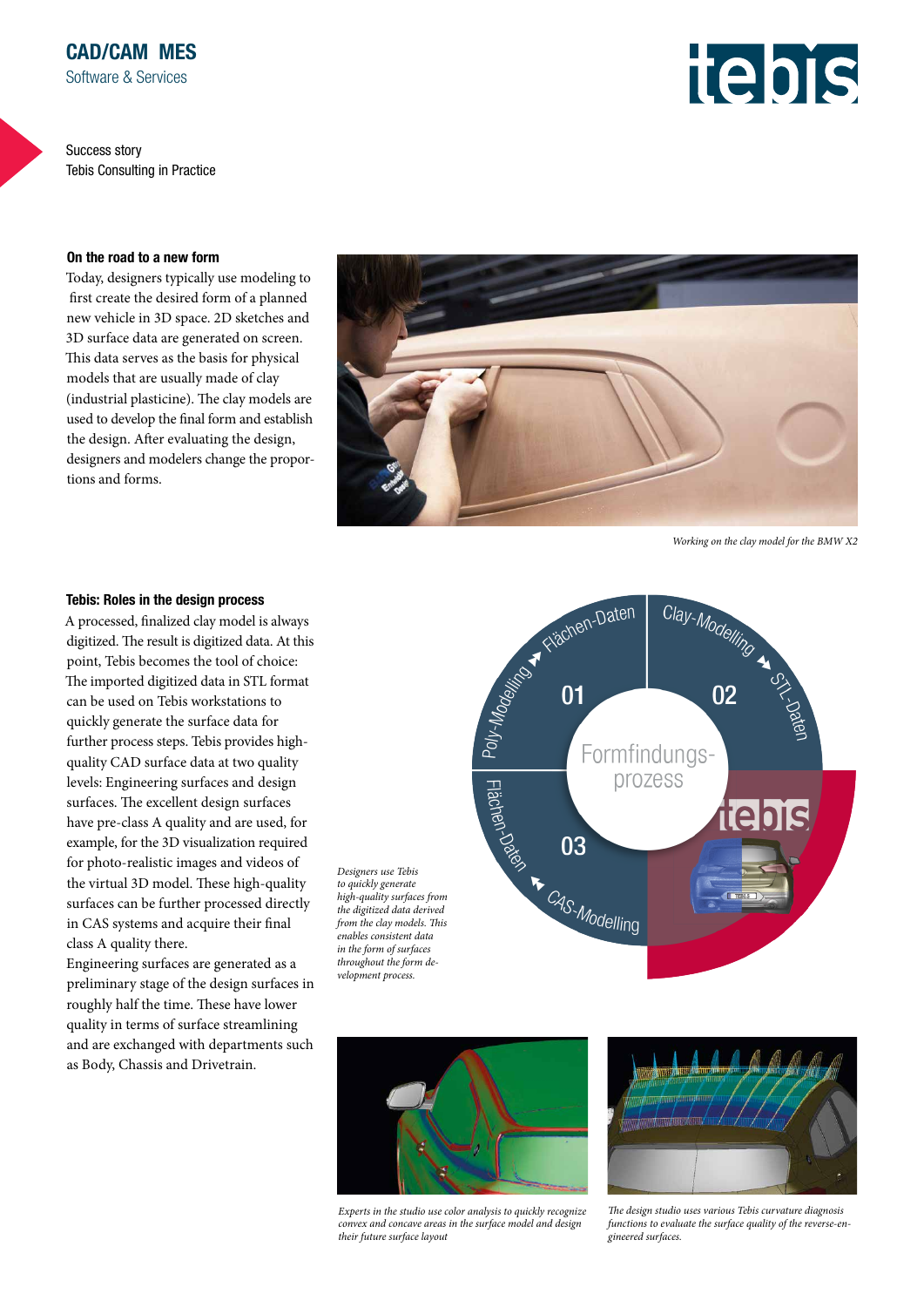

#### The time factor in reverse engineering The

timeframe between initial concept and market introduction of new models is becoming shorter and shorter. At the same time, design plays an enormous role in the automotive industry; it must be appealing, striking, innovative and in line with the brand. Although using clay models contributes to the required design quality, valuable time is lost in the form development process. In cooperation with the BMW Group, Tebis has generated high-quality design surfaces in shorter and shorter times over the past two decades. Processing time was halved from 2010 to 2013 alone. The basis for this was a joint project whose objective was to invest only 50 hours instead of 100 hours to achieve the best-quality reverse engineering of a vehicle exterior.

#### New methods: Major benefits for users

Among other things, the project focused on a new tolerance-controlled approximation method as well as fully automatic curve synchronization. Tebis placed special emphasis on the time-intensive manual reconstruction of the theoretical edges. The most time-intensive steps in the process were eliminated by new algorithms. The user interface was also scrutinized to make access easier for beginners. The project was successful, as the numbers clearly show. For a model of medium complexity, developing high-quality CAD design surfaces for the outer skin of a vehicle now takes roughly 50 hours <137> If CAD design quality is adequate, such as for investigating installation aspects, only 25 hours are needed. The benefits for users:

Significant cost savings; simple handling in reverse engineering; continuous, timely data for high-quality CAD surfaces throughout the form development and clay modeling process.

*The renderings for the BMW X2 are prepared in the tool for work visualization (right screen) based on the surface model generated in Tebis (left screen)*

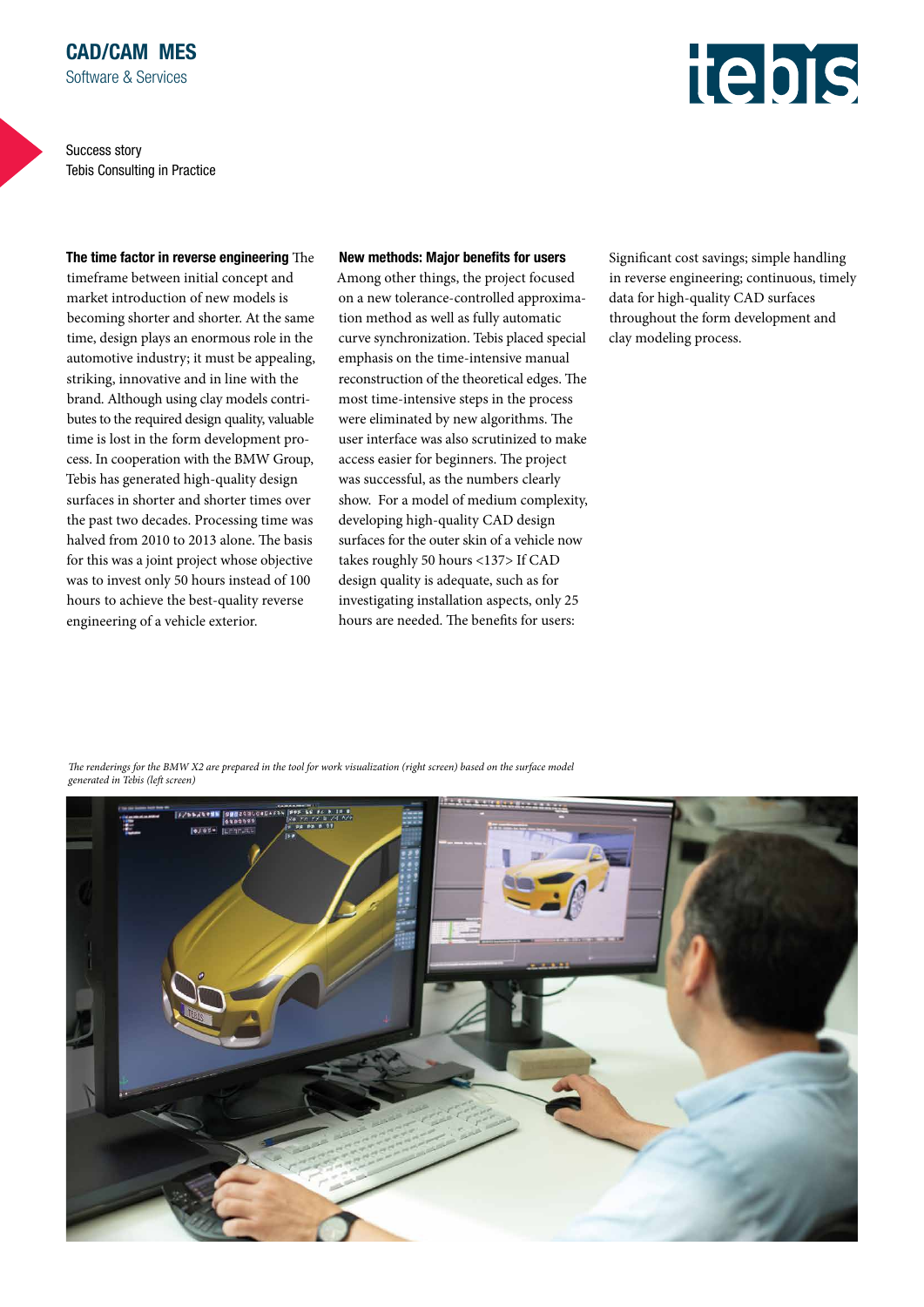### New methods: Development from practice

Tebis benefited from the practical software development and testing of the prototype in the actual work environment. In 2015, Tebis officially released the software prototypes used by the BMW Group in Version 4.0. Since then, all Tebis customers can generate their surfaces twice as fast based on meshes and adapt them to theoretical edges, a prerequisite for acceptance of the surfaces in subsequent processes.

Tebis is currently working with the BMW Group to further automate surface calculation. "We are thinking of fast surfaces," says Tebis product manager Eckhard Metzger, explaining the vision. "We want to bring the current average for engineering surfaces down from 25 hours to 10 hours of work for surfaces that are sufficient for initial investigations. We are extremely confident that we will achieve this goal."



*Theoretical edges are automatically retained in Tebis during reverse engineering and surface modeling. Special functions are available in the software to quickly generate theoretical edges.*



*At the click of a button, the smoothness of the design surfaces generated with Tebis can be viewed in real time based on the reflection diagnosis (zebra shading).*